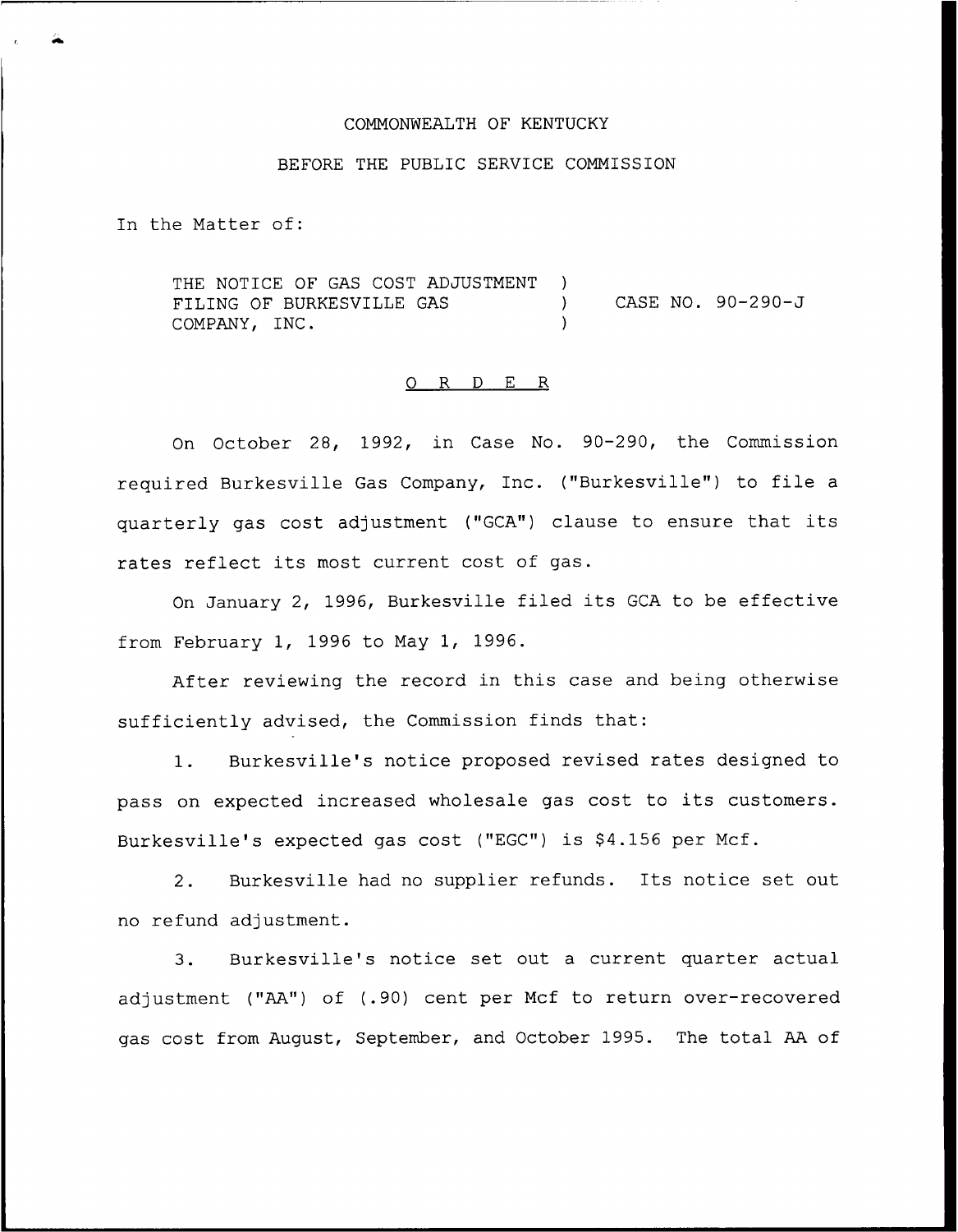(13.8) cents per Mcf reflects the current over-collection as well as under- and over-collections from previous quarters.

4. These adjustments produce a gas cost recovery rate of \$ 4.018 per Mcf, 6.9 cents more than the prior rate.

5. The rate adjustment in the Appendix to this Order is fair, just, and reasonable, in the public interest, and should be effective for service rendered on and after February 1, 1996.

IT IS THEREFORE ORDERED that:

1. The rates in the Appendix to this Order are fair, just, and reasonable and are effective for service rendered on and after February 1, 1996.

2. Within 30 days of the date of this Order, Burkesville shall file with this Commission its revised tariffs setting out the rates authorized herein.

Done at Frankfort, Kentucky, this 1st day of February, 1996.

PUBLIC SERVICE COMMISSION

- K *Holas*i  ${\tt Chaifma}$ 

 $\mathcal{L}$ hairman

Commissic

ATTEST:

Executive Direc